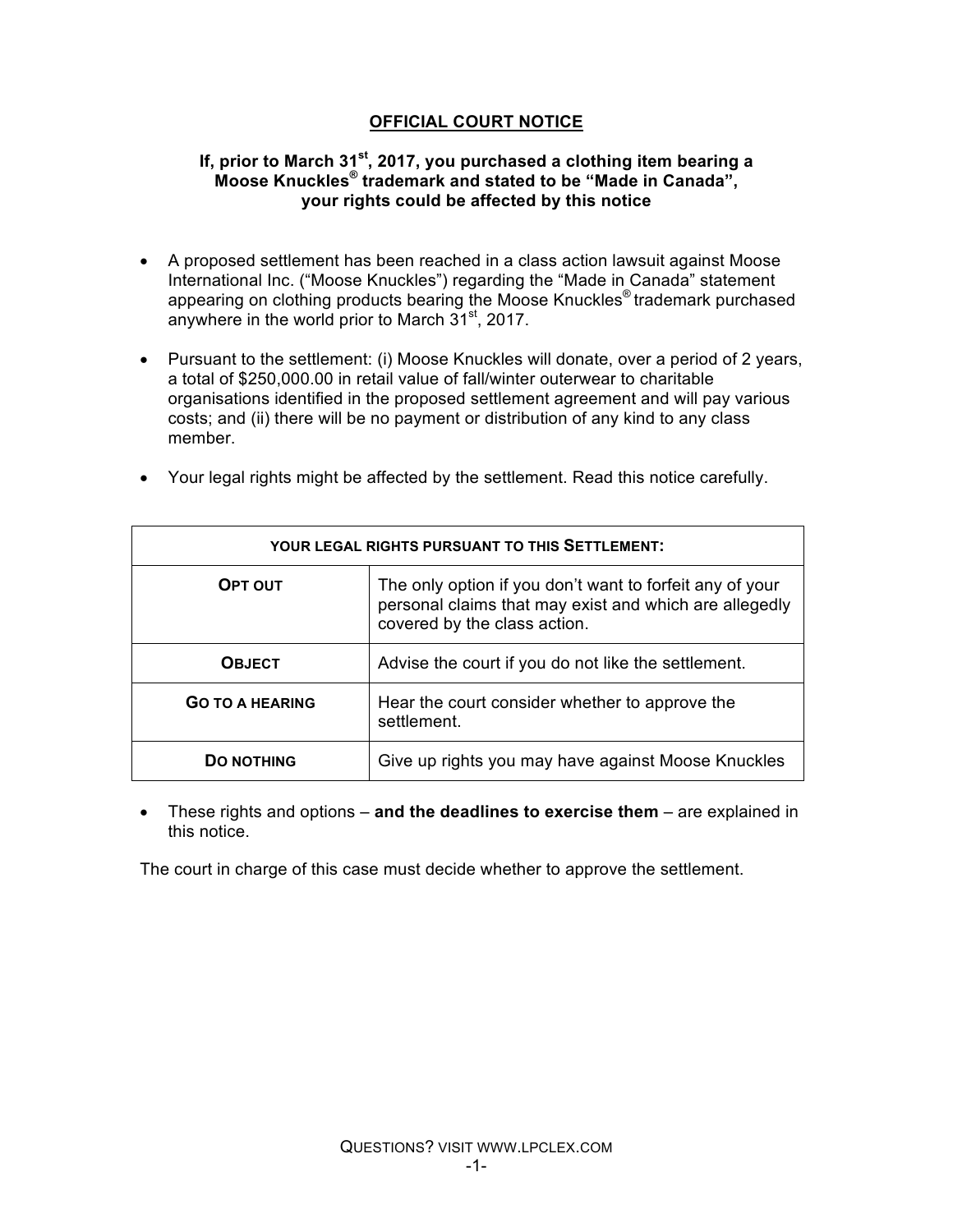#### **WHAT THIS NOTICE CONTAINS**

#### BASIC INFORMATION

Explains the class action and why there is a settlement.

#### CLASS MEMBERSHIP

Lets you understand whether you are in the class.

#### **DONATIONS**

Explains what the charitable donations by Moose Knuckles consist of.

#### OPTING OUT OF THE CLASS

Explains how and why you might wish to exclude yourself from the class.

#### THE LAWYERS

Tells about the lawyers representing the class and how they will be paid.

#### OBJECTING TO THE SETTLEMENT

Explains how to tell the court why you think the settlement should not be approved.

#### COURT APPROVAL

Describes how the court will decide whether to approve the settlement.

#### DOING NOTHING

Lets you know the effect of taking no action.

#### GETTING MORE INFORMATION

Tells you how and where to get more information.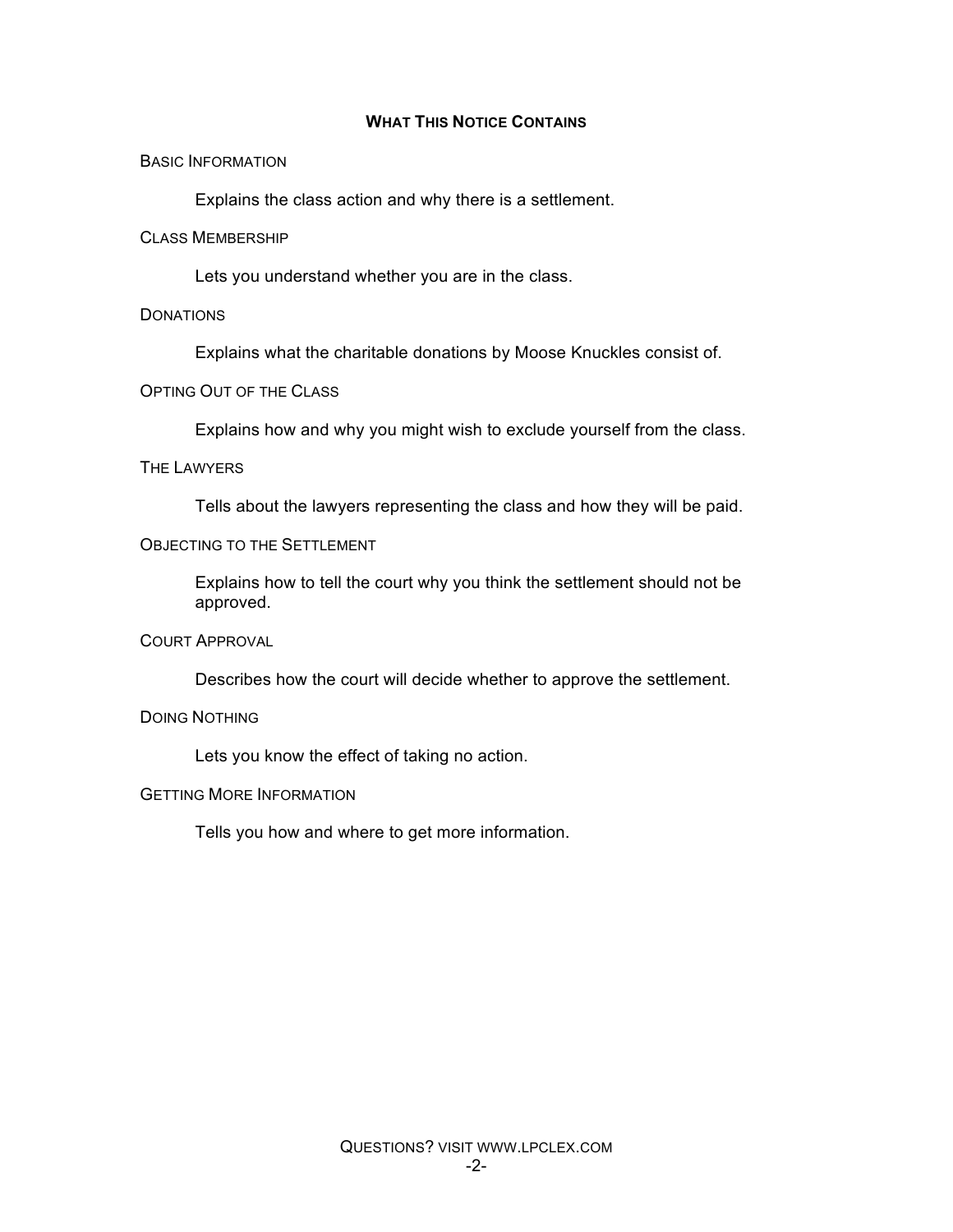## **BASIC INFORMATION**

# 1. **Why was this notice issued?**

You have a right to know about a settlement that has been reached in a class action lawsuit brought by two (2) individuals (the "Applicants") against Moose International Inc. (the "Defendant" or "Moose Knuckles"). The settlement may affect you. This notice explains the lawsuit, the terms of the Settlement, and your legal rights.

# 2. **What is this lawsuit about?**

The Plaintiffs allege that the "Made in Canada" statement by the Defendant with respect to certain clothing products bearing the Moose Knuckles® trademark purchased anywhere in the world prior to March 31, 2017, is incorrect.

The Defendant asserts that its "Made in Canada" claim is true and was made in conformity with all federal and provincial laws and regulations (Canada), and that it is not liable whatsoever to any class members.

## 3. **Why is this lawsuit a class action?**

In a class action, individuals called "class representatives" sue on behalf of all individuals, who have a similar problem, called a class (or class members).

A class action allows the court to resolve the issues for everyone affected, except for those who choose to exclude themselves from the class (opt out).

## 4. **Why is there a settlement?**

The court will not decide in favor of the Applicants or the Defendant. There will be no trial. Instead, both sides agreed to a settlement. The Applicants and their lawyers think the settlement is best for the whole class, so they are asking the court to approve it.

## **CLASS MEMBERSHIP**

To see if this concerns you, you must first determine whether you are in the class or are a class member.

## 5. **How do I know if I am in the class or am a class member?**

You are a class member if you:

- (a) Purchased a clothing product bearing the Moose Knuckles<sup>®</sup> trademark; AND
- (b) A "Made in Canada" statement appears on the clothing item you bought; AND
- (c) The purchase occurred prior to March  $31<sup>st</sup>$ , 2017.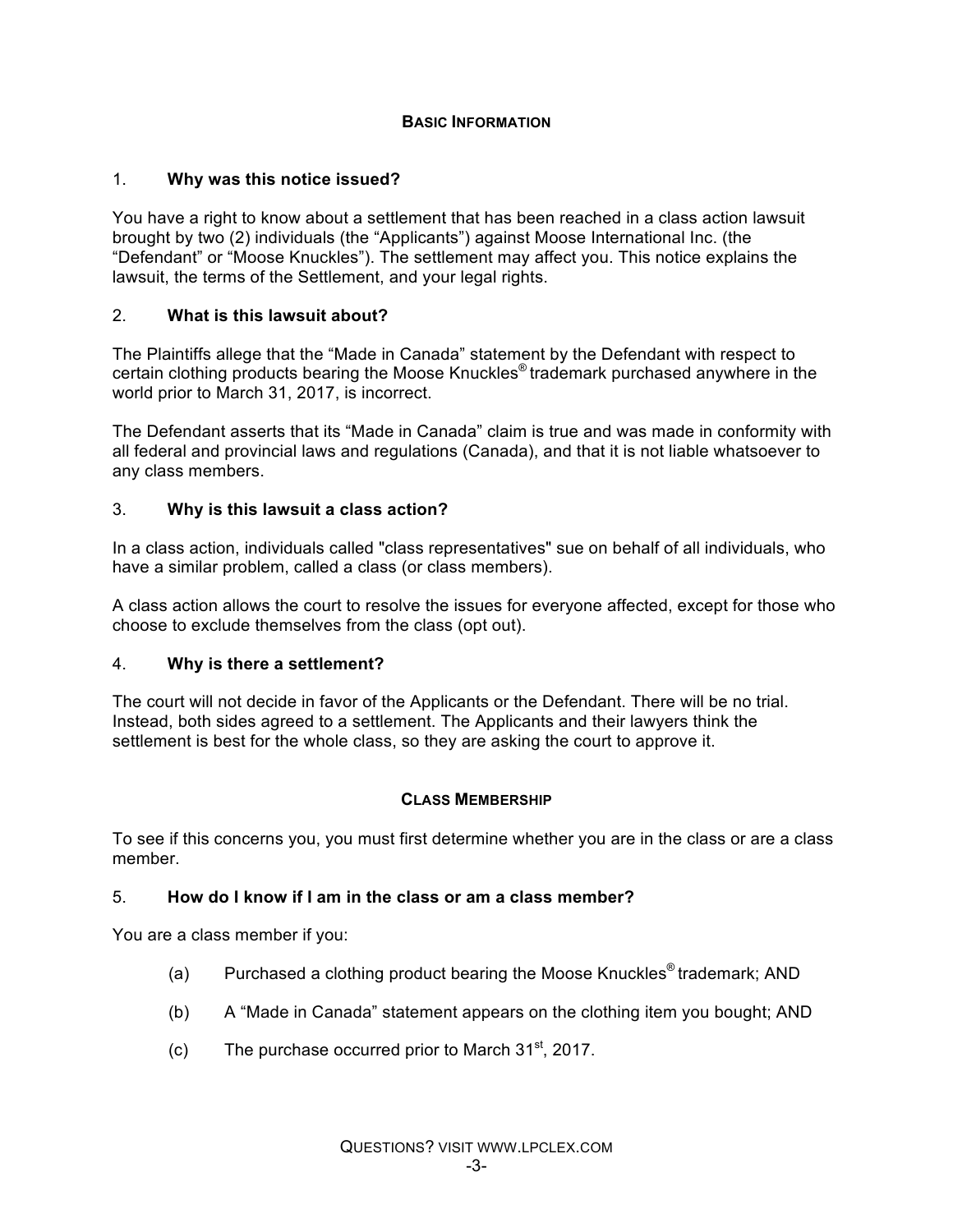## 6. **Are there exceptions to class membership?**

You are NOT a class member if:

- (a) The clothing product you purchased did not bear the Moose Knuckles<sup>®</sup> trademark; OR
- (b) A "Made in Canada" statement does not appear on the clothing item you bought; OR
- (c) You purchased the clothing item after March  $31<sup>st</sup>$ , 2017.

## 7. **I'm still not sure if I'm included.**

If you are not sure whether you are included, the official "class definition" is at www.lpclex.com.

# **SETTLEMENT BENEFITS**

## 8. **What does the Settlement provide?**

The Defendant will:

- (a) Donate, over a period of 2 years, a total of \$250,000.00 in retail value of fall/winter outerwear to charitable organisations identified in the proposed settlement agreement;
- (b) Pay the extrajudicial fees, and some legal disbursements to the Applicants' legal counsel;
- (c) Reimburse the Applicants for their time and personal disbursements incurred in the conduct of the class action.

According to the settlement, and subject to the amount being paid to the Applicants to reimburse them for their time and disbursements, the Defendant will not make a payment or a distribution of any kind to any class member.

A copy of the proposed settlement agreement (in full) is available at the www.lpclex.com. It explains in detail the terms of the settlement.

## **OPTING OUT OF THE CLASS**

If you don't want the claims you may have, and which are covered by the class action, extinguished by the effect of the release contained in the settlement, then you must take steps to exclude yourself. This is called "opting out".

It is important to know that opting out is not a guarantee you will get anything more. The settlement contains several declarations by the Defendant denying any liability whatsoever for the claims covered by the class action and that it has a valid defense against these claims that it intends to mount if the settlement is not approved, or if any class members opt out and decide to litigate personally.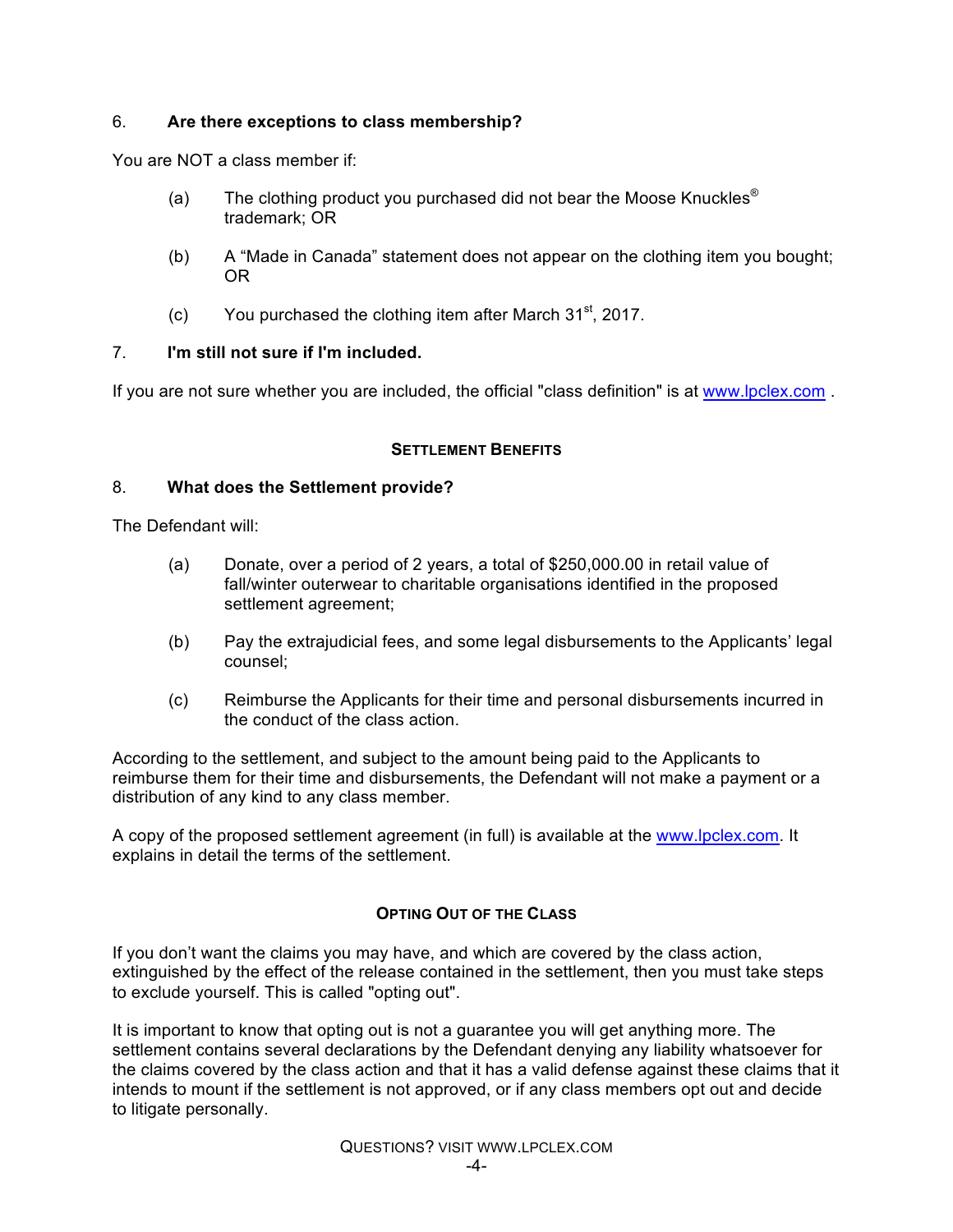## 9. **What happens if I opt out?**

If you opt out:

- (a) You will not be bound by anything decided by the class action;
- (b) You will keep any right you may have against the Defendant; and
- (c) You may not object to the settlement.

## 10. **What happens if I do NOT opt out?**

If you do NOT opt out:

- (a) You may object to the settlement;
- (b) You will be bound by all the court orders in the class action; and
- (c) You give up rights to sue the Defendant for the alleged claims covered by the class action.

If you do not opt out and if the settlement is approved, you will be releasing the Defendant for all the claims covered by the class action. You can visit www.lpclex.com if you have any questions about the legal terminology.

## 11. **How do I opt out of the Class?**

You must send a signed letter stating that you are class member and that you wish to opt out. You must mail your opt out request postmarked by **August 18th, 2017**, to:

> Clerk of the Superior Court of Quebec MONTRÉAL COURT HOUSE 1, Notre-Dame Street East Suite 1.120 Montreal (Quebec) H2Y 185 Court docket: 500-06-000791-166

## **THE LAWYERS**

## 12. **Do I have a lawyer in this case?**

Yes. L.P.C. Avocat Inc. represents the class members.

Their contact information is the following:

Mtre Joey Zukran **LPC AVOCAT INC.** 5800, boul. Cavendish, Suite 411 Montreal (Quebec) H4W 2T5 Phone: 514 379-1572 Fax: 514 221-4441

QUESTIONS? VISIT WWW.LPCLEX.COM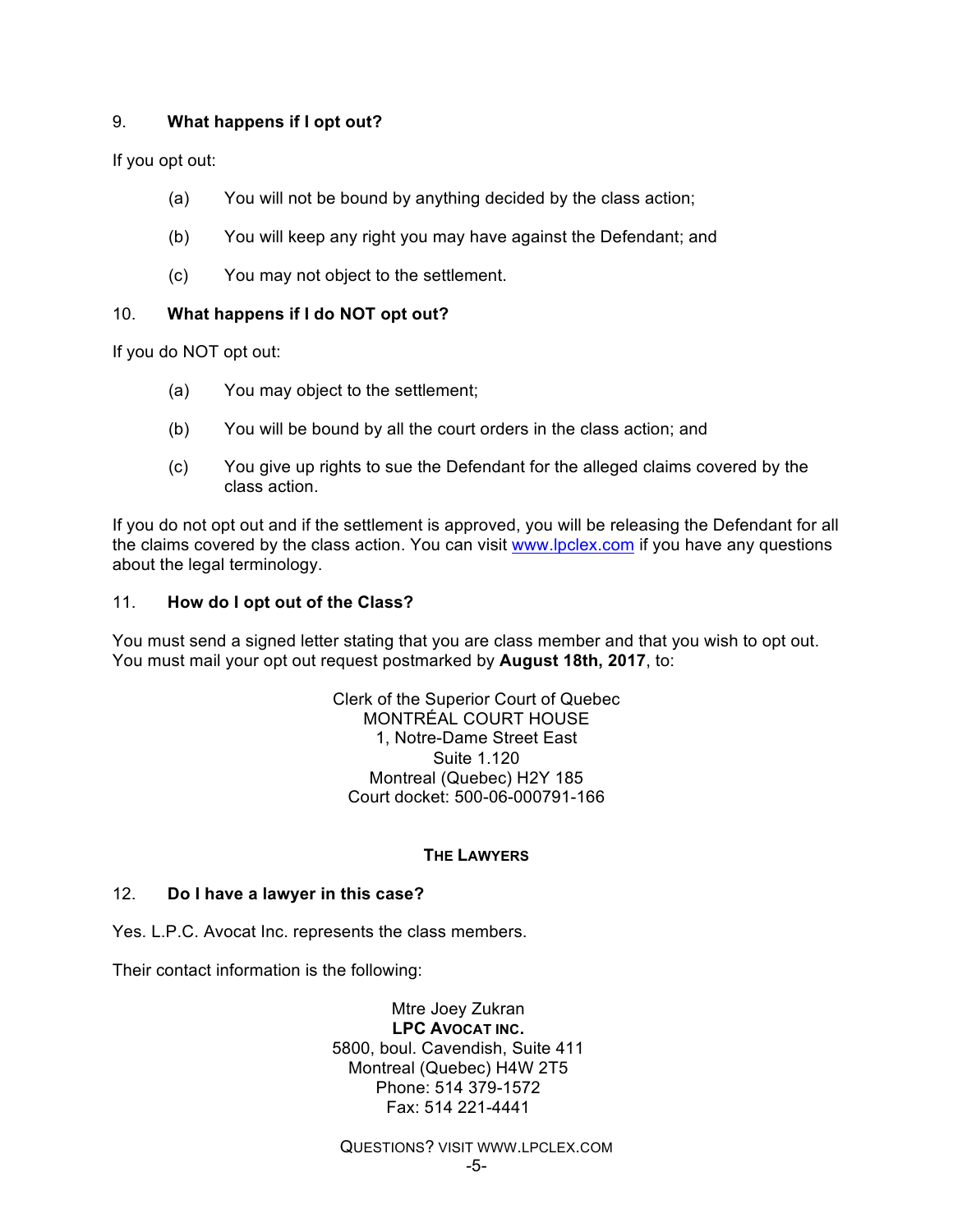## Email: jzukran@lpclex.com

You will not be charged any money by these lawyers. If you want to be represented by your own lawyer, you may hire one at your own expense.

# 13. **How will the lawyers be paid?**

The Defendant has agreed to pay the lawyers of the class (i) a pre-determined amount representing the extrajudicial fees with respect of the conduct of the class action and all services rendered in this regard; and (ii) the cost of the court stamp(s) and bailiffs' service with respect to the class action proceedings, up to a pre-determined amount.

The Defendant will not pay any other fees or disbursements.

# **OBJECTING TO THE SETTLEMENT**

You can tell the court that you don't agree with the settlement or to any part of it.

# 14. **How do I tell the court if I disagree with the Settlement?**

If you have an objection, you can write to the court by **September 5th, 2017**, at:

Clerk of the Superior Court of Quebec MONTRÉAL COURT HOUSE 1, Notre-Dame Street East Suite 1.120 Montreal (Quebec) H2Y 185 Court docket: 500-06--000791-166

A copy of the objection must also be sent to:

Mtre. Joey Zukran **LPC AVOCAT INC.** 5800, boul. Cavendish Suite 411 Montreal (Quebec) H4W 2T5 Phone: 514 379-1572 Fax: 514 221-4441 Email: jzukran@lpclex.com

Be sure to explain why you disagree with the settlement. Include your name, address, telephone number, and signature.

If you send an objection in writing, you are not obligated to visit the court. However, you may also be able to object by speaking at a court hearing. *See* "Court Approval" below.

## 15. **Do I need a lawyer to object?**

No. You can object without paying a lawyer. If you want to be represented by your own lawyer, you may hire one at your own expense.